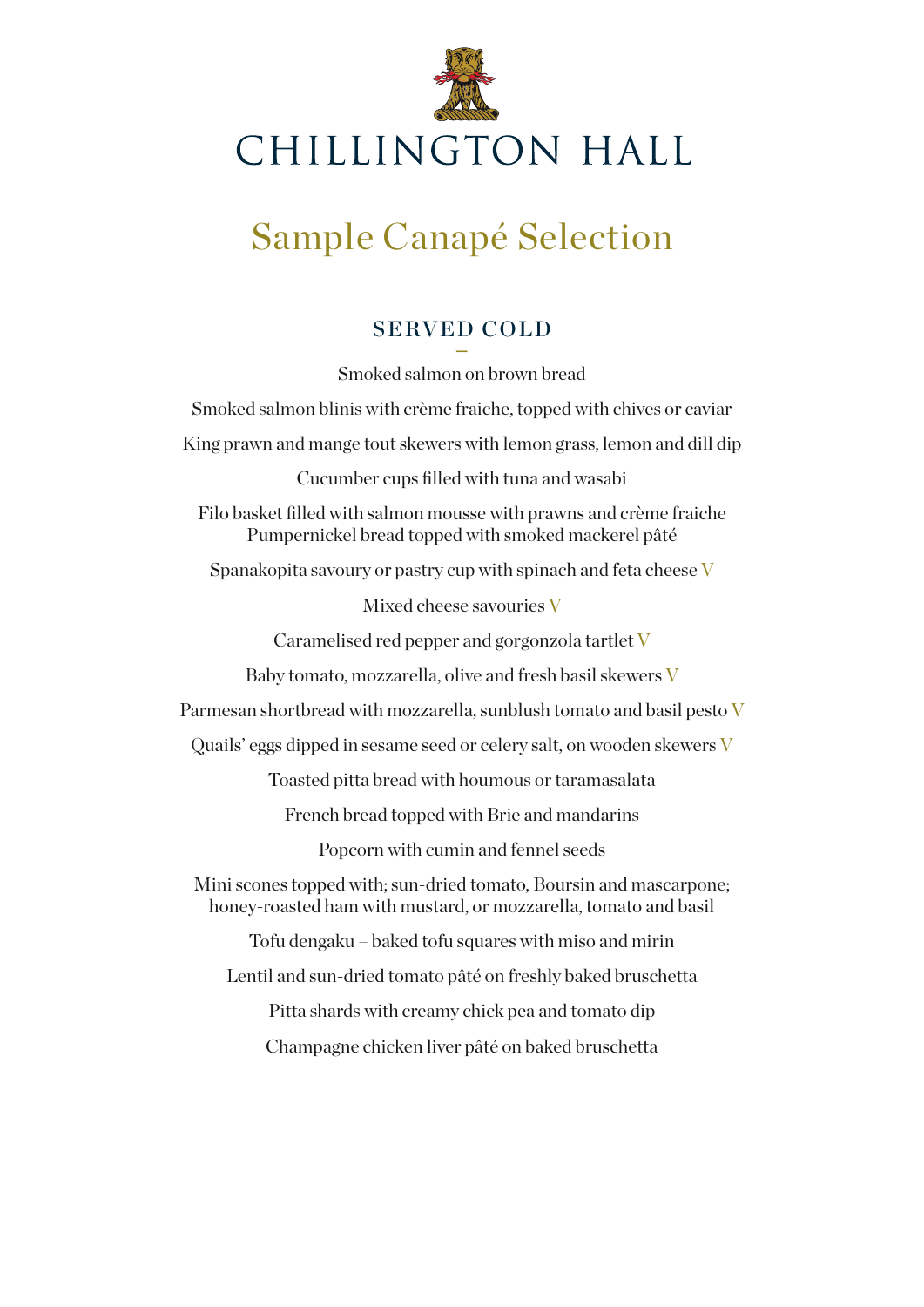

## Sample Canapé Selection

#### STYLISH COLD

**–** Quenelle of crab and pea rillette on edible pastry spoons Roasted loin of fresh salmon and herb skewers Mixed Japanese sushi with a selection of dips Filo basket filled with salmon mousse with prawns, crème fraiche and spring onions Goats' cheese and olive tapenade on Parmesan shortbread V Crispy savoury cones filled with duck pâté, topped with cranberry compote or mushroom pâté or cream cheese and chives Parma ham wrapped around asparagus spears with hollandaise dip Foie gras de canard with Calvados, apple chutney on toasted

#### SERVED HOT

**–** Mini Indian selection with aromatic dip Mini vegetable spring rolls with plum and ginger dip V Mini chicken tikka kebab with yoghurt and mint dip Mixed cheese savouries

#### STYLISH HOT

**–** Long-tailed prawns wrapped in filo pastry with plum sauce Creamy smoked haddock in mini potato cups topped with caviar Mini Thai fishcakes with an aromatic dip Smoked haddock and fennel seed, served in filo pastry boats Pastry shells with seasoned beef topped with celeriac and potato mash Char-grilled beef fillet en croute with Béarnaise sauce Mexican meat balls with a chilli dip Mini vegetable frittata Chicken Yakatori skewers Chinese nests with crispy shredded duck Lamb kofti skewers with a mint and yoghurt dip